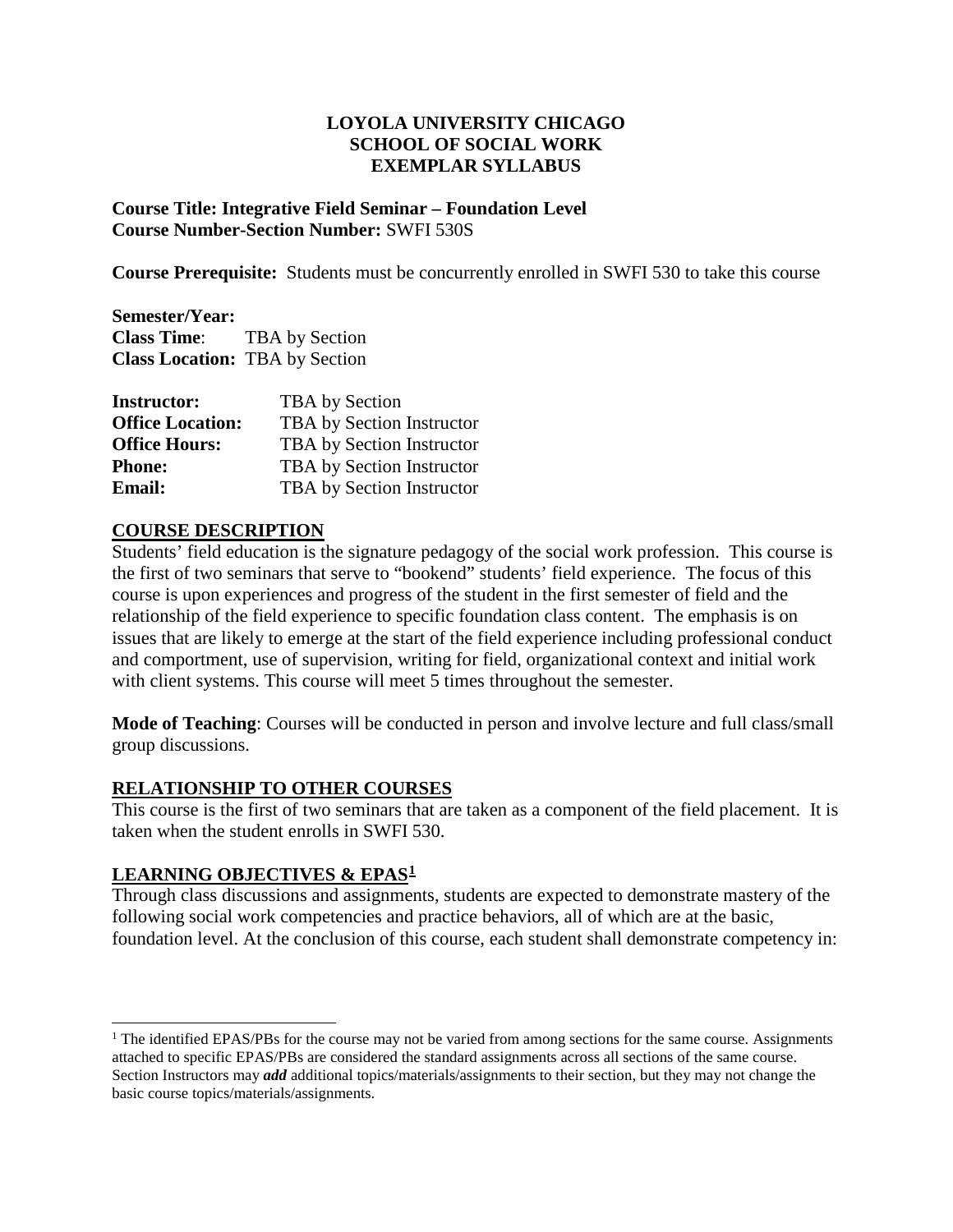**2.1.1 Identify with the social work profession, its mission and core values, and conduct oneself accordingly.** 

**PB:** Practice personal reflection and self-correction **PB:** Attend to professional roles and boundaries.

**PB:** Use supervision and consultation as needed.

**2.1.2 Define and apply social work ethical principles to guide professional practice. PB:** Make ethical decisions by applying standards of the NASW Code of Ethics. **PB:** Differentiate between personal and professional values in practice situations and apply the Code of Ethics.

**2.1.3 Apply critical thinking to inform and communicate professional judgments. PB:** Critically appraise and integrate multiple sources of knowledge, including research based knowledge and evidence-informed practice wisdom. **PB:** Demonstrate effective oral and written communication in working with individuals, families, groups, organizations, communities, and colleagues.

## **2.1.4 Engage diversity and difference in practice.**

**PB:** Recognize the ways in which a culture's structure and values may oppress, marginalize, alienate, or enhance privilege and power.

PB: Gain sufficient self-awareness to minimize the influence of personal biases and values in working with diverse groups.

**PB:** Recognize and communicate their understanding of the importance of difference in shaping life experiences.

# **2.1.9 Respond to contexts that shape practice.**

**PB:** Continuously discover, appraise, and learn about populations, scientific and technological developments, and emerging social trends to provide relevant social services

# **CRITERIA FOR GRADING**

Grades are based upon criterion-referenced grading. The Description of Assignments section of this document reviews the specific points for each assignment. In general, letter grades are assigned using the criteria below:

| Letter      | <b>Description</b>                                               | <b>Grades and Values</b>                     |  |  |  |
|-------------|------------------------------------------------------------------|----------------------------------------------|--|--|--|
| Grade       |                                                                  |                                              |  |  |  |
| $\mathbf A$ | Overall performance is <b>Exceptional</b>                        | 96-100%<br>4.00<br>A                         |  |  |  |
|             |                                                                  | 3.67<br>92-95%<br>$A-$                       |  |  |  |
|             | Overall performance is <b>Good</b>                               | $B+ 3.33$<br>88-91%                          |  |  |  |
| B           |                                                                  | 3.0<br>84-87%<br><sub>R</sub>                |  |  |  |
|             |                                                                  | $B - 2.67$<br>80-83%                         |  |  |  |
|             | Overall performance is Acceptable. Work meets basic expectations | $C+2.33$<br>76-79%                           |  |  |  |
| $\mathbf C$ | set by Instructor. A grade of C- requires that BSW and MSW       | 2.0<br>72-75%                                |  |  |  |
|             | students retake the course.                                      | 1.67<br>$\mathcal{C}_{\mathsf{F}}$<br>68-71% |  |  |  |
| D           | Overall performance is <b>Poor</b> - student must retake course. | $D+ 1.33$<br>64-67%                          |  |  |  |
|             |                                                                  | $60 - 63%$<br>1.0                            |  |  |  |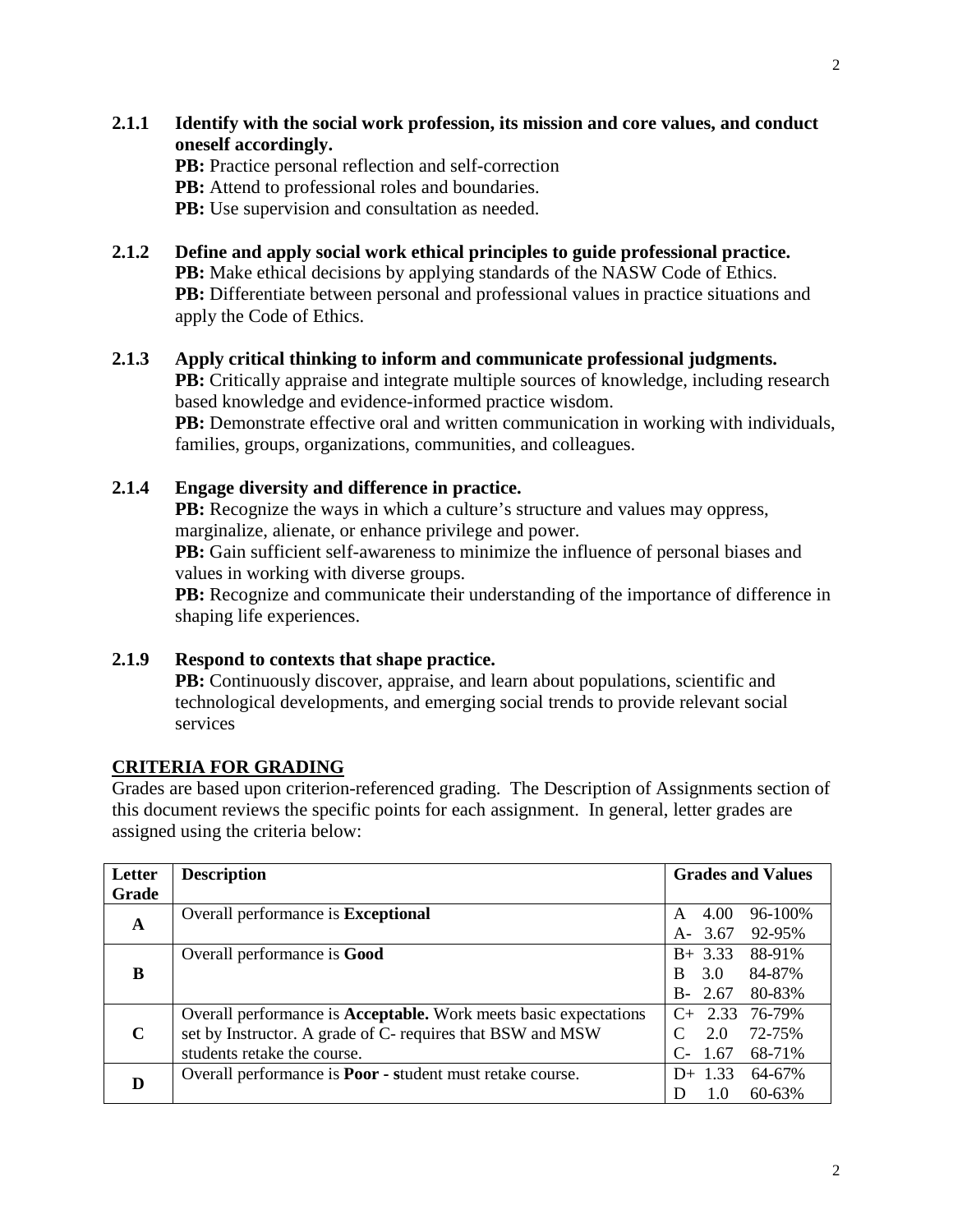| $\mathbf F$ | Overall performance is <b>Unsatisfactory</b> - student fails course. See                           |  | $F \quad 0 \quad$ Below 60% |
|-------------|----------------------------------------------------------------------------------------------------|--|-----------------------------|
|             | Student Handbook.                                                                                  |  |                             |
|             | At the discretion of the section Instructor a temporary grade of <b>Incomplete</b> may be assigned |  |                             |
|             | to a student who, for a reason beyond the student's control, has been unable to complete the       |  |                             |
|             | required work in a course on time. The request signed by the student and the faculty member        |  |                             |
|             | must be on approved and on file with the BSW or MSW Program Director when grades are               |  |                             |
|             | submitted. See Student Handbook.                                                                   |  |                             |

# **READING ASSIGNMENTS**

All reading assignments are listed in the "Course Schedule". It is expected that students will come to class having read the materials and are prepared to discuss them. Students are encouraged to explore other resources if certain concepts are not understood. Supplemental readings may also be listed so students may explore the topic further.

# **DESCRIPTION OF ASSIGNMENTS**

Options for assignments are listed under each week. There may be variation in recognition of disparities among section class sizes.

All assignments must be submitted prior to/or on the date and time indicated on the course syllabus. All assignments have mandatory due dates. Assignments submitted after those dates may not receive comments from the instructor, but rather just a final grade with an appropriate reduction in grade (one grade point per day). AGAIN, if a student chooses to submit an assignment after a mandatory due date, feedback may not be provided.

Students must submit all assignments using the assignment links in Sakai for each assignment, unless otherwise instructed by the professor.

All assignments are equally weighted toward a final grade. However, for the overall course the expectation is that there is a **minimum of five assignments in total, with a minimum of one assignment per week**.

| <b>Week One</b>                                 |                                                |
|-------------------------------------------------|------------------------------------------------|
| Option A: Classroom exercise                    | <b>Option B: Reflection</b>                    |
| Pair off with another classmate and role play a | How do you let your supervisor know you        |
| situation in which you would like to be more    | don't understand or that you lack knowledge    |
| assertive. Preferably select an issue at your   | and/or experience to provide the service asked |
| field placement, but if you are not in field,   | of you?                                        |
| select a personal issue. Play yourself and have |                                                |
| your partner play your supervisor (or person    | Which type of supervision (supportive,         |
| you have the issue with). Follow the four steps | educational, or administrative) does your      |
| listed in chapter 3. Have your partner give you | supervisor use most often? Is that what you    |
| feedback about how he/she felt about the        | need?                                          |
| points you made and critique what you did and   |                                                |
| said. Reverse roles.                            |                                                |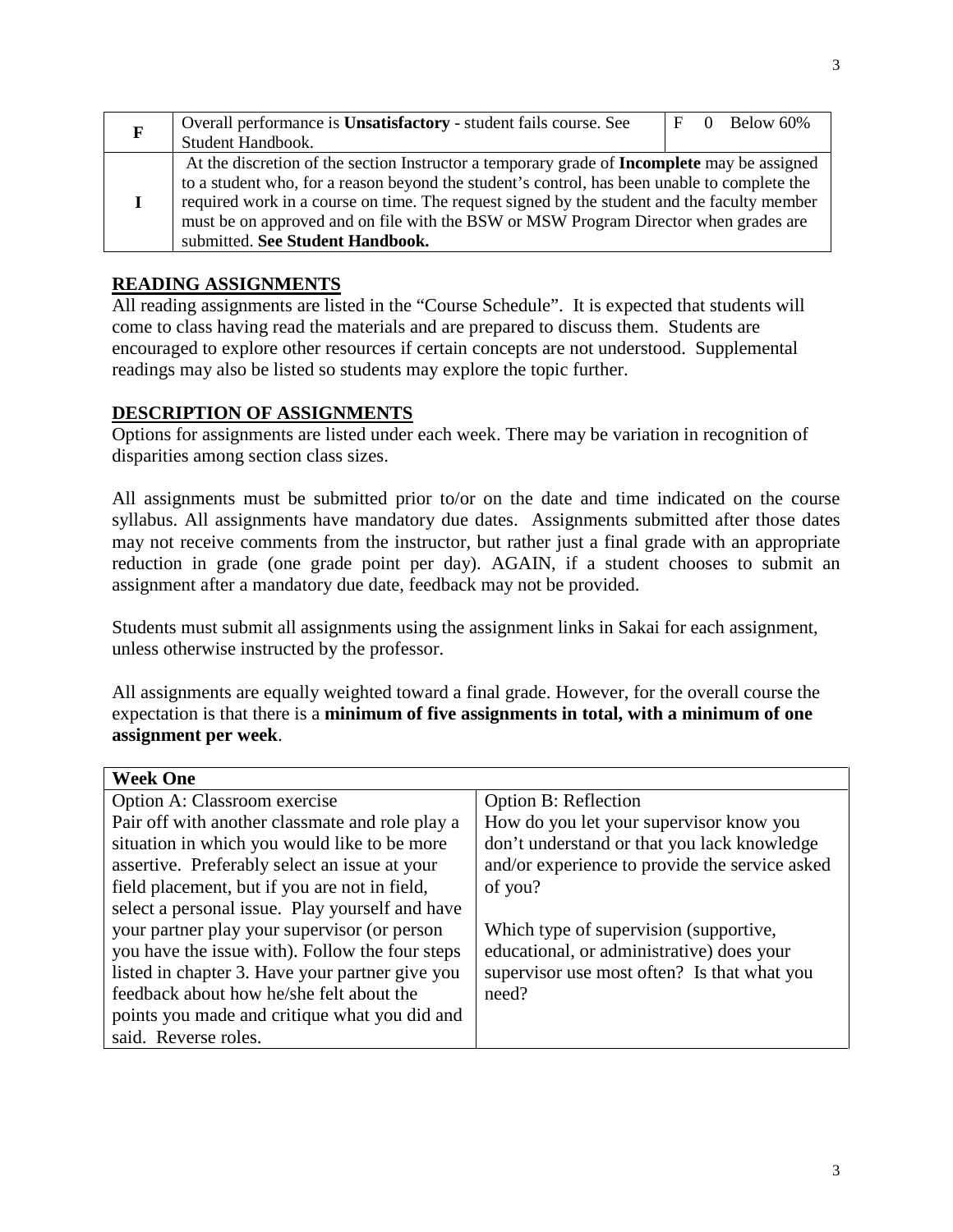| <b>Week Two</b>                                                                                                                                                                                                                                    |                                                                                                                                                                                                                                                       |
|----------------------------------------------------------------------------------------------------------------------------------------------------------------------------------------------------------------------------------------------------|-------------------------------------------------------------------------------------------------------------------------------------------------------------------------------------------------------------------------------------------------------|
| <b>Option A: Community Resource Portfolio</b><br>Name your agency<br>Give the contacts, address<br>$\bullet$<br>What services does the agency<br>$\bullet$<br>Eligibility for service requirements<br>$\bullet$<br>Fees<br>Cultural accommodations | <b>Option B: Stereotypes and Expectations</b><br>Think of the specific population your<br>internship serves. Give a generalization and<br>stereotype for them. Compare your answers<br>with others. How do these stereotypes inform<br>your practice? |
| How do you feel about the agency policies on<br>eligibility and cultural accommodations?                                                                                                                                                           |                                                                                                                                                                                                                                                       |

| <b>Week Three: Reflection on Ethical Concern</b> |                                          |
|--------------------------------------------------|------------------------------------------|
| Option A:                                        | Option B:                                |
| Describe an ethical question or dilemma in       | Do the personal inventory checklist and  |
| your field placement. (You may interview your    | describe you own work ethic.             |
| supervisor, another social worker, or student at | How can you improve your work ethic?     |
| your field placement if you don't have an issue  | How do you think your work ethic impacts |
| or dilemma)                                      | your work with clients?                  |
| Who did you or would you (they) turn for         |                                          |
| help?                                            |                                          |
| What is the anticipated outcome of the           |                                          |
| dilemma?                                         |                                          |
| Did you (or they) follow a particular ethical    |                                          |
| decision making model? How did it work?          |                                          |

| <b>Week Four</b>                                 |                                                  |
|--------------------------------------------------|--------------------------------------------------|
| <b>Option A: Communication</b>                   | <b>Option B: Personal Communication Style</b>    |
| You have a new client and you are meeting at     | When did you find yourself "giving in" to your   |
| 3:00. Your supervision time is running late      | supervisor, colleague, client or fellow student? |
| and you don't get out of the supervisor's office | Describe the situation or incident and why you   |
| until 3:10. You run to your office, see your     | gave in to the other person. Is this an unusual  |
| client in the waiting room, mumble hello and     | form of communication for you? Was there a       |
| direct to him or her to go in a particular       | purpose to giving in to the person? Describe     |
| direction while you are standing at the other    | any issues that were experienced in terms of     |
| end of the waiting room. The client doesn't      | power/powerlessness or acceptance/rejection.     |
| budge.                                           | How would you prefer to have handled the         |
|                                                  | situation? How could you advocate for            |
| What might the client be feeling?                | yourself next time?                              |
| What have you communicated $-$ verbally $-$ non  |                                                  |
| verbally                                         |                                                  |
| What did the client's nonverbal                  |                                                  |
| communication tell you?                          |                                                  |
| What would you do differently to handle this     |                                                  |
| situation?                                       |                                                  |
|                                                  |                                                  |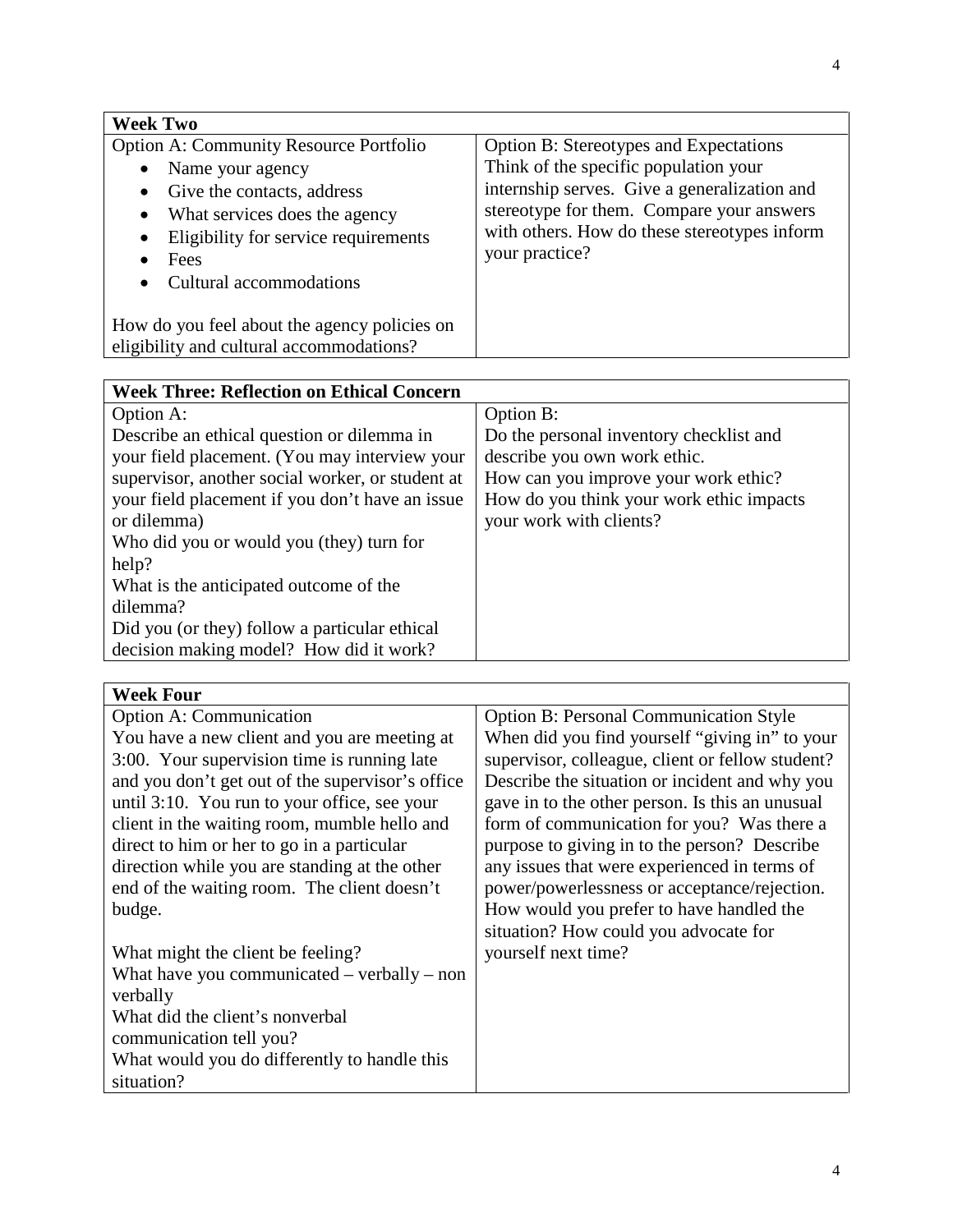| <b>Week Five: Reflection</b>                 |                                               |
|----------------------------------------------|-----------------------------------------------|
| <b>Option A: Self-Evaluation and Stress</b>  | <b>Option B: Termination</b>                  |
| Management                                   | How do you deal with saying good bye to other |
| What were your learning goals for this       | people?                                       |
| semester?                                    | What are your thoughts as you think about     |
| How well did you meet those goals?           | completion of the first year?                 |
| Describe any areas of school or field that   | Can you think of situations where you         |
| triggered stress for you?                    | experienced termination that left you feeling |
| How did you manage the stress? What          | upset? How about terminations that left you   |
| strategies for self-care did you employ?     | feeling satisfied? What was the difference?   |
| Do you still believe that social work is the | How will these experiences inform your future |
| profession that is right for you?            | work?                                         |
|                                              |                                               |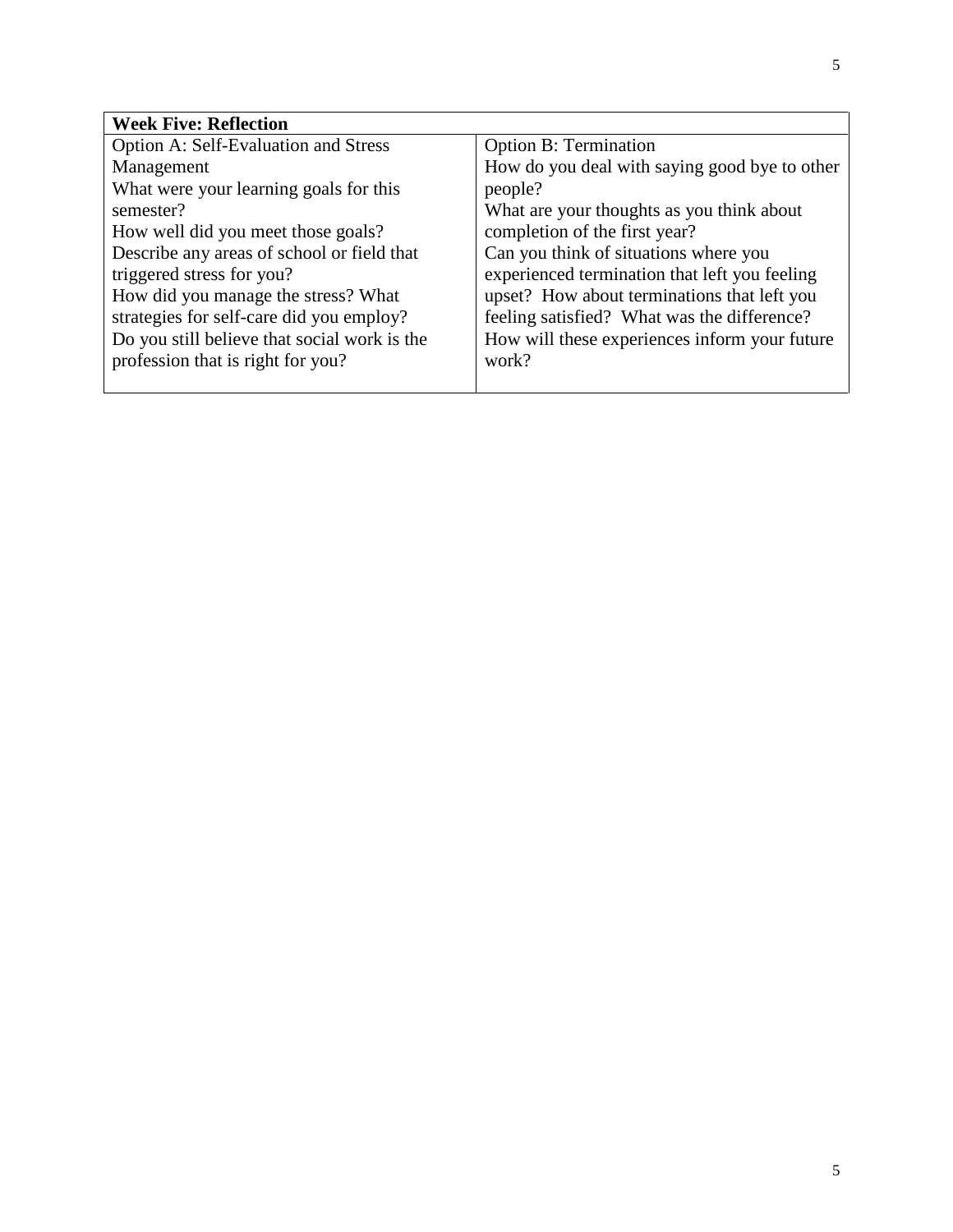| Date of class                                                         | by section                                                                                               |
|-----------------------------------------------------------------------|----------------------------------------------------------------------------------------------------------|
| <b>Topics/Learning Objectives</b>                                     |                                                                                                          |
|                                                                       | <b>Roles and Responsibilities of Key Fieldwork Personnel</b>                                             |
| Role of the Intern<br>$\Omega$                                        |                                                                                                          |
| Role of the Supervisor<br>$\circ$                                     |                                                                                                          |
| Role of the Agency<br>$\circ$                                         |                                                                                                          |
|                                                                       | How to Use Supervision (Using the seminar for presentation and supervision)                              |
| Purpose<br>$\circ$                                                    |                                                                                                          |
| Preparation<br>O                                                      |                                                                                                          |
| <b>Types</b><br>O                                                     |                                                                                                          |
| <b>Required Readings:</b>                                             |                                                                                                          |
|                                                                       | Ward, K. & Mama, R. (2016). <i>Breaking Out of the Box: Adventure-based Field Instruction</i> . Chicago: |
| Lyceum Books, Inc.                                                    |                                                                                                          |
|                                                                       | Chapter 2: Building professional relationships (p. 21-29)                                                |
|                                                                       | Chapter 3: Teamwork: Your supervisor and you (p. 33-40)                                                  |
|                                                                       | Chapter 4: Developing the professional personal (p. 45-53)                                               |
| <b>Optional Readings:</b>                                             |                                                                                                          |
| Encyclopedia of Social Work (2012): Supervision, available online at: |                                                                                                          |
|                                                                       | http://www.oxfordreference.com/view/10.1093/acref/9780195306613.001.0001/acref-9780195306613-            |
| $e-385?$ rskey=1ybSFn&result=268&q=                                   |                                                                                                          |

Date of class **by section** 

# **Topics/Learning Objectives**

• Organizational Contexts and Structures

## **Required Readings:**

Ward, K. & Mama, R. (2016). *Breaking Out of the Box: Adventure-based Field Instruction*. Chicago: Lyceum Books, Inc.

- Chapter 1: Getting started (p. 1-16)
- Chapter 5: Expectations and stereotypes (p. 57-63)

### **Date of class \_\_\_\_\_\_\_\_\_\_\_\_\_\_\_\_\_\_\_\_\_\_\_\_\_\_\_\_\_\_\_\_\_\_\_\_by section**

# **Topics/Learning Objectives**

- **Ethics**
	- o NASW Code of Ethics and Standards for Cultural Competence
	- o Ethical Issues

## **Required Readings:**

Ward, K. & Mama, R. (2016). *Breaking Out of the Box: Adventure-based Field Instruction*. Chicago: Lyceum Books, Inc.

- Chapter 7: Insights into your client's perception (p. 79-91)
- Chapter 13: difficult issues and difficult situations (p. 175-184)